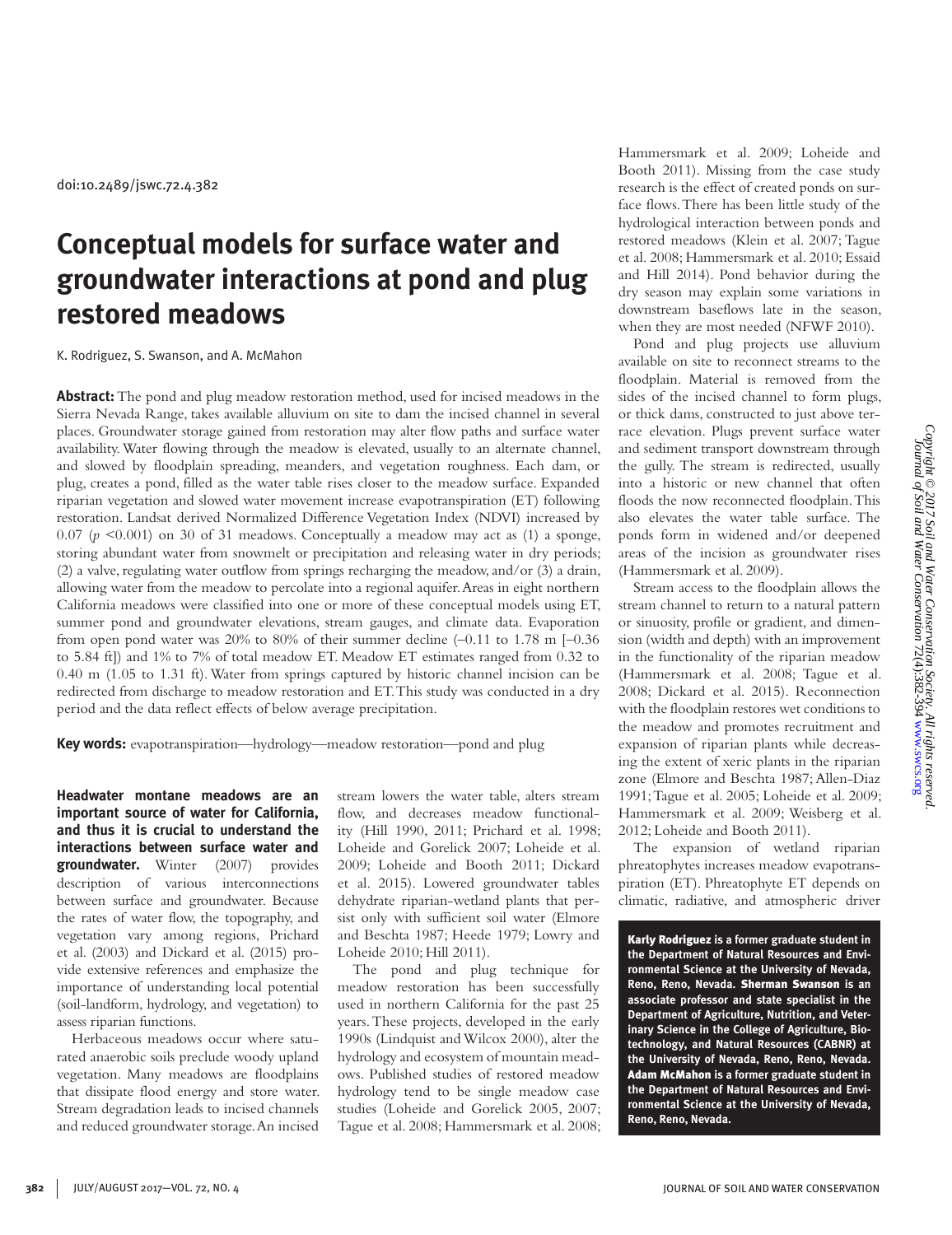variables (solar radiation, wind, humidity, precipitation, and temperature), vegetation composition (species and distribution), soil composition (type, thickness, capillarity, and moisture), and depth to water (Tague et al. 2005; Beamer et al. 2013). ET increases after restoration are neither spatially nor temporally constant, largely due to variations in topography, weather, and depth to groundwater (Loheide and Gorelick 2005; Hammersmark et al. 2008). A goal of restoration is expanded riparian plant communities, which is related to increases in ET. For example, Hammersmark et al. (2008) modeled ET increases from 25% to 50% in two different water years. In the Last Chance Creek watershed (Sierra Nevada Range, northern California), Loheide and Gorelick (2005) estimated ET in restored and degraded meadows using an ET mapping algorithm that uses meteorological data, vegetation data, and thermal imagery. Restored meadow estimated ET for a single day in 2004 ranged from 5 to 7 mm  $d^{-1}$  (0.2) to 0.28 in day<sup>-1</sup>), almost double estimated ET for a degraded riparian area (1 to 3.5 mm  $d^{-1}$  $[0.04 \text{ to } 0.14 \text{ in day}^{-1}]$ . They also found that vegetation growing on the plugs transpired less per unit area than the rest of the meadow, most likely a result of the plugs being slightly elevated above the meadow surface and farther above the water table (Loheide and Gorelick 2005).

Increased evaporation from newly created ponds adds to transpiration from the newly recruited riparian plant communities, and these phenomena cause concern to downstream water users who rely on perennial stream flow (Ponce and Lindquist 1990; Hill and Mitchell-Bruker 2010). Case study research describes how pond and plug projects affect baseflow downstream of the project (Loheide and Gorelick 2005; Tague et al. 2008; Hammersmark et al. 2008, 2009; Loheide et al. 2009; Ohara et al. 2013). Hammersmark et al. (2008) built a three-dimensional model to compare runoff and groundwater levels before and after restoration. The model indicated that restoration decreased flood peaks, increased groundwater storage, increased floodplain inundation, and decreased baseflow. Proposed explanations for decreased runoff and baseflow in the model were increased groundwater storage and increased ET (Hammersmark et al. 2008). Conversely, Ohara et al. 2013 found that baseflows increased after restoration. Their model indicated a 10% to 20% decrease in winter flood flows and a 10% to 20% increase in dry summer baseflows in comparison to prerestoration flows. Restoration changes flow regimes through slowed meadow flows, allowing for groundwater percolation and reduced sediment transport (Ohara et al. 2013).

For the Last Chance Creek watershed, Loheide and Gorelick (2007) built a hydrologic flow model of three meadow types (pristine, restored, and degraded) that incorporated vegetation. In the degraded meadow model, there is less recharge early in the water year. Recharge and baseflow peak early in the summer and drop more quickly than in the restored and pristine meadows, which dampen early season runoff peaks and where saturation persists from retained water. In the incised meadow, groundwater flow paths were primarily to the stream, compared to down valley flow paths in the restored and pristine cases. Downstream discharge during the summer and during droughts was greater in the restored and pristine meadow cases (Loheide and Gorelick 2007).

Tague et al. (2005) found similar postrestoration effects on changes in baseflow above and below the project before and after restoration. Following restoration, discharge increased in early summer (June and July) below the project and decreased later in the summer and into the fall. Decreased late summer baseflow was attributed to an increase in ET resulting from increased area of riparian vegetation (Tague et al. 2005).

The scientific community lacks a consensual explanation for changed baseflows following restoration. Furthermore, results may vary depending on site conditions and variations in weather from year to year (NFWF 2010; Loheide et al. 2010; Hill 2011). A meadow's hydrologic characteristics are strongly linked to precipitation. The seasonal pattern and variability among water years in northern California strongly influence available water. There is an interannual and intraannual variation in streamflow independent of restoration (Tague et al. 2005). The timing and speed of snowmelt are changing with changes in climate (Lowry et al. 2010). Therefore, it is important to analyze data from multiple continuous water years to look for seasonal fluxes and to extract the response to restoration from climatic trends (Tague et al. 2005; Hammersmark et al. 2008; Essaid and Hill 2014).

Several studies (Seevers and Ottmann 1994; Szilagyi et al. 1998; Szilagyi and Parlange 1999) have developed empirical relationships between ET and Normalized Difference Vegetation Index (NDVI) using infrared (NIR) and visible (VIS) parts of spectral reflectance  $(NDVI = [NIR - VIS]$  $\div$  [NIR + VIS]) in water limited environments. Satellite remote sensing data provide information on environmental trends; interannual changes in NDVI can be linked to climate and environmental controls at the meadow level (Debinski et al. 2000). NDVI is also a useful tool for monitoring vegetation dynamics on a regional scale (Peters et al. 1997).

Loss of wetland plants coupled with lowered groundwater tables allows intrusion of drought tolerant upland plants (native and invasive) onto the aerobic soils of the terrace that was once the active floodplain (Loheide and Gorelick 2005; Loheide et al. 2009). Vegetation changes along stream banks often accelerate bank destabilization and erosion due to lack of stabilizing root masses (Heede 1979; Prichard et al. 1998; Dickard et al. 2015).

Three conceptual models (sponge, valve, and drain) proposed by Hill (2011, 2012) were used to compare and contrast the hydrologic interactions of restored mountain meadows. This study investigates pond-stream-groundwater interactions in restored meadows using these conceptual models. Understanding and classifying these interactions can help explain and predict postrestoration hydrological responses among restored meadows, ponds, and ground or surface water (Hill 1990, 2011). This study used eight meadows (figure 1) to understand common tendencies and site-specific variation through the use of conceptual models.

In the sponge model, alluvium in meadows stores runoff and interflow discharges to streams in water limited periods. In meadows with traits of the sponge model, upstream flood flows entering the meadow are slowed via bank storage or surface infiltration. This dampens discharge variance. Flood flows are also stored in the meadow. This storage slows the transport of water and sustains groundwater and pond elevations during dry months (Tague et al. 2008; Hill 2011), especially at the lower end of meadows, where pond elevations may remain at or above the streambed elevation during the dry season.

The valve model describes groundwater discharge meadows. In these meadows,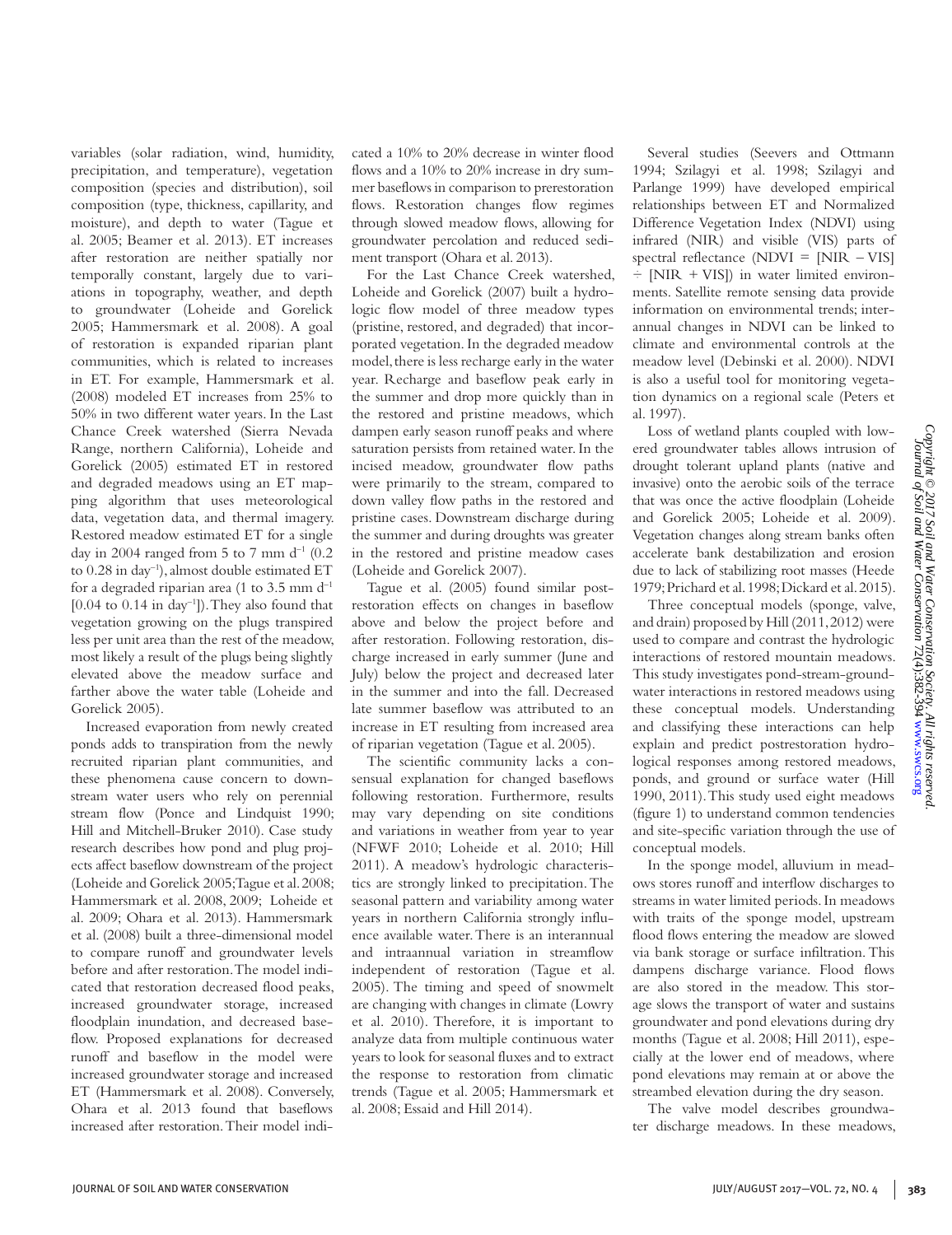groundwater discharge occurs via meadow springs, seeps, and upwelling on a small (localized to a fraction of the meadow) or large (meadow-wide) area. A localized spring may be evident in an area where pond elevations remain fairly constant in summer while ponds not supplemented by a spring lose water to seepage and ET. In a meadow-wide valve situation there may be greater stream discharge below than above the meadow (different from the sponge model where slowed transport of water through the meadow simply dampens and delays runoff events). In the dry season, saturated meadow areas, as well as pond declines less than predicted, may indicate groundwater discharge.

The drain model (groundwater recharge meadow) describes meadows where surface water and groundwater recharge deep aquifers. Streams in these meadows may experience a net loss in baseflow (Tague et al. 2005; Hill 2011) larger than predicted from ET. If ponds overlay concentrated seepage areas or bedrock fractures, these pond(s) may have lower water levels or more rapid drainage. In meadows with the drain conceptual model present, pond declines may be more than predicted by ET alone.

*Study Area.* Eight northern California meadows were selected in 2012 from a list of 39 pond and plug restored meadows (figure 1; table 1). Site selection was based on the meadows having at least three consecutive ponds not connected to each other or to the stream channel via surface flow. This criterion enabled the use of pond elevations as indicators of groundwater levels. At each meadow, all ponds included in the restoration project were sampled. Davies Creek is shown as an example of site design (figure 2).

The meadow climates range from mediterranean to montane. Table 1 depicts the size, setting, and history of project sites. Included in table 1 is potential groundwater storage following restoration. This is based on specific yield (Sy ), the portion of saturated soil volume available for release with water table decline (lowest  $S_y = 0.01$  to highest  $S_y = 0.31$ )—obtained using average values for each soil textural class (Johnson 1967; Loheide et al. 2005), and the dimensions of preproject gullies obtained from prerestoration surveys and practitioner estimates (Jim Wilcox, Plumas Corporation, unpublished data 2013; Rick Poore, StreamWise, unpublished data 2013; Randy Westmoreland, personal communication, 2013). Gully dimensions and S<sub>y</sub> were multiplied by meadow area

## Figure 1





to estimate potential groundwater storage gained from restoration.

#### Materials and Methods

In June of 2012, In-Situ Rugged Troll 100 (In-Situ, Fort Collins, Colorado) pressure transducer loggers were installed in selected locations (streams, meadows, and ponds) at each site. Perforated stilling wells constructed of 1.52 m (5 ft) lengths of 3.18 cm (1.25 in) diameter PVC were driven 1.3 m (4.27 ft) deep (drive point wells) into stream or pond sediments. A logger suspended 1 to 2

cm (0.39 to 0.79 in) off the bottom by steel wire recorded pressure, water depth, and temperature at one hour intervals. Near each meadow, an In-Situ BaroTroll 100 barometric pressure transducer was installed above water surfaces to account for barometric air pressure using In-Situ Baro Merge software (https://in-situ.com/support/documents/ baro-merge-software/).

Loggers were placed in stream channels where possible (six of eight sites) on the downstream and upstream end of the restored meadow. In each meadow, shallow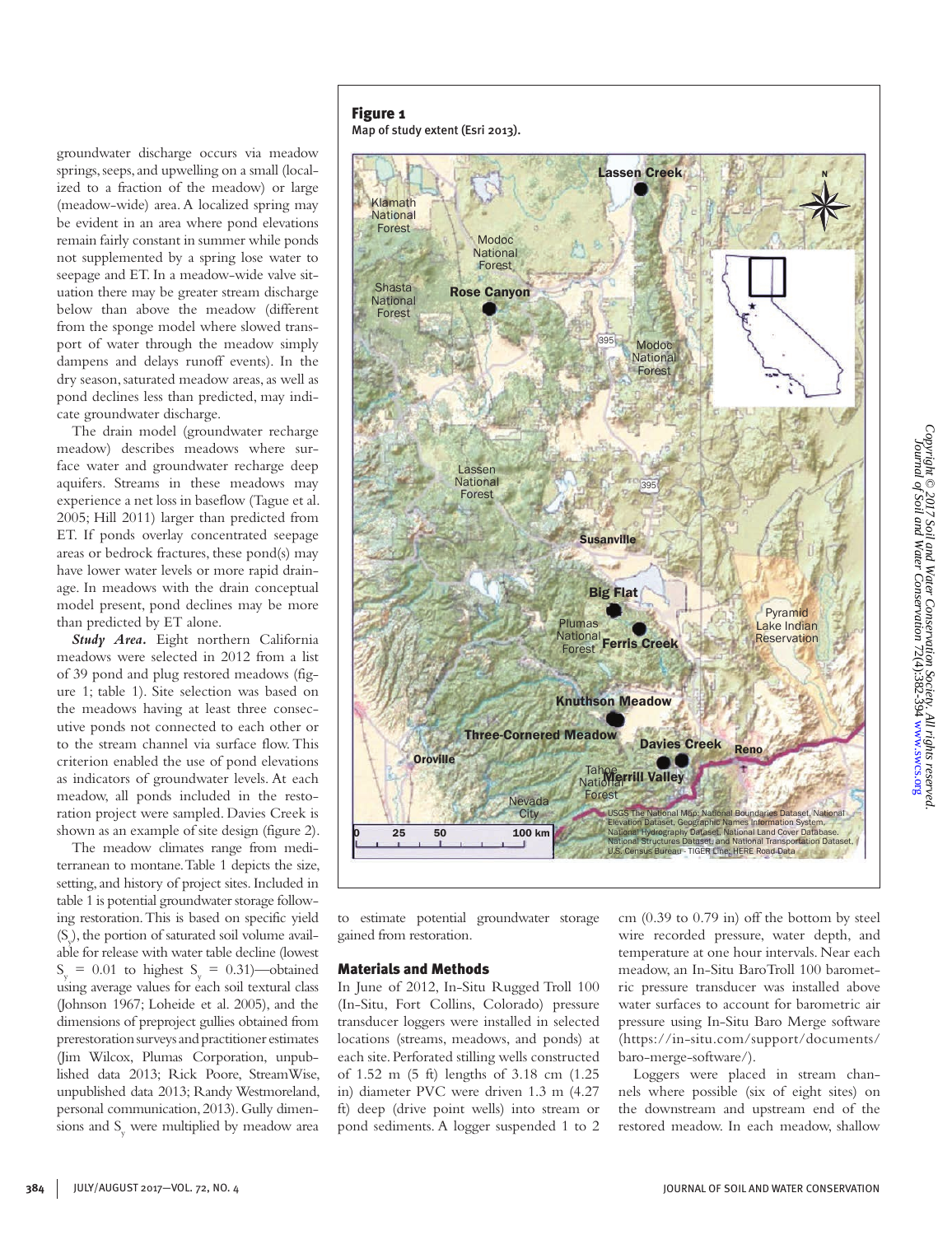#### Table 1

Basic features of each project: area, width, and gradient (Esri 2013); gully depth, restoration year, and cited damages (Jim Wilcox, Plumas Corporation, unpublished data 2013; Rick Poore, StreamWise, unpublished data 2013; Randy Westmoreland, personal communication, 2013); average annual precipitation (USGS 2012); and soil types (Soil Survey Staff 2015). Geology was determined using ArcMap layers created by the US Geological Survey from the Geologic Map of California (Jennings et al. 1977). WRCC stands for Western Regional Climate Center.

| <b>Site</b>                  | <b>Coordinates</b>                        | Area<br>(m <sup>2</sup> ) | Width<br>(m) | <b>Study</b><br>ponds | Valley<br>gradient<br>$(\%)$ | Gully<br>depth<br>(m) | <b>Restoration</b><br>date | <b>Cause of</b><br>degradation                           | Watershed<br>annual<br>precipitation<br>(cm) | <b>Surface</b><br>soil<br>texture | Soil<br>parent<br>materials                        | Estimated<br>storage<br>gained<br>from<br>restoration<br>$(m^3)$ | <b>WRCC</b><br>station<br>name<br>(ID number) |
|------------------------------|-------------------------------------------|---------------------------|--------------|-----------------------|------------------------------|-----------------------|----------------------------|----------------------------------------------------------|----------------------------------------------|-----------------------------------|----------------------------------------------------|------------------------------------------------------------------|-----------------------------------------------|
| <b>Big Flat</b>              | 40°9'                                     | 177,413                   | 276.5        | $\overline{7}$        | 1.37                         | 2.76                  | 1995, 2004                 | Livestock                                                | 68.8                                         | Gravely-                          | Alluvium,                                          | 107,415                                                          | Laufman                                       |
|                              | 3.51" N,<br>120°27'<br>25.17" W           |                           |              |                       |                              |                       |                            | grazing,<br>logging                                      |                                              | sandy<br>loam                     | basalts                                            |                                                                  | (040244)                                      |
| Davies<br>Creek              | 39°31'<br>19.84" N.<br>120°11'<br>46.42"W | 18,313                    | 105.5        | 5                     | 1.64                         | 1.07                  | 2008                       | Livestock<br>grazing,<br>railroad<br>grade               | 93.9                                         | Silty-<br>clay<br>loam            | Mixed<br>rock                                      | 199                                                              | Stampede<br>(041310)                          |
| Ferris<br>Creek              | 40°4'<br>27" N,<br>120°19'<br>37" W       | 203,167                   | 323.6        | 9                     | 1.42                         | 3.02                  | 2004                       | Livestock<br>grazing,<br>channelization<br>of stream     | 62.2                                         | Silty-<br>clay<br>loam            | Alluvium<br>terrace                                | 137,451                                                          | Laufman<br>(040244)                           |
| Knuthson<br>Meadow           | 39°42'<br>2" N,<br>120°27'<br>46" W       | 953,892                   | 462.7        | 15                    | 1.04                         | 2.74                  | 2001                       | Livestock<br>grazing,<br>railroad<br>grade               | 62.3                                         | Silty-<br>clay<br>loam            | Alluvium<br>derived<br>from<br>mixed               | 22,545                                                           | Coyote<br>(040917)                            |
| Lassen<br>Creek              | 41°50'<br>27" N.<br>120°18'<br>38" W      | 171,972                   | 174.9        | 25                    | 1.18                         | 1.86                  | 2005                       | Livestock<br>grazing,<br>irrigation<br>ditch             | 68.6                                         | Loam                              | Sediments<br>weathered<br>from<br>volcanic<br>rock | 4,149                                                            | <b>Cold Springs</b><br>(040314)               |
| Merrill<br>Valley            | 39°31'<br>47.6" N,<br>120°5'<br>48.9" W   | 239,141                   | 513.9        | 24                    | 3.96                         | 1.91                  | 2008                       | Livestock<br>grazing,<br>railroad<br>grade               | 97.5                                         | Silty-<br>clay<br>loam            | Alluvium<br>derived<br>from<br>mixed               | 3,938                                                            | Stampede<br>(041310)                          |
| Rose<br>Canyon               | 41°22'<br>19" N,<br>121°<br>7'56" W       | 135,212                   | 292.6        | 11                    | 1.88                         | 1.88                  | 2010                       | Channelization<br>and livestock<br>grazing               | 54.6                                         | Silty-<br>clay<br>loam            | Alluvium<br>derived<br>from<br>mixed               | 3,859                                                            | Canby<br>(040303)                             |
| Three-<br>Cornered<br>Meadow | 39°42'<br>9.5" N,<br>120°27'<br>44.4" W   | 109,271                   | 318.9        | 8                     | 0.38                         | 1.90                  | 2002                       | Livestock<br>grazing,<br>stream<br>diversion.<br>logging | 76.7                                         | Silty-<br>clay<br>loam            | Alluvium<br>derived<br>from<br>mixed               | 2,649                                                            | <b>Cold Springs</b><br>(040314)               |

wells were installed at the upper and lower ends of the meadow and in at least one stilling well in a selected pond. Where keeping the loggers submerged was not possible, the logger was removed (2 of 43 loggers) for winter to avoid freeze damage. Hourly logger readings were averaged on a daily basis to mask diurnal fluctuations.

Field discharge was not measured due to insufficient stream flows. Instead, Manning's Equation was used to calculate discharge based on stage (Fetter 2001), channel dimensions, slope, and roughness (*n*). The *n* value for the equation was estimated using observed streambed and vegetation characteristics. For each site, upstream and downstream *n* values were assigned (Fetter 2001). Assumptions of rectangular channels and uniform flow were used in the calculation of discharge, causing uncertainties in discharge calculations. However, in the absence of discharge measurements, these estimates provide useful information for evaluating relative magnitudes of water budget components.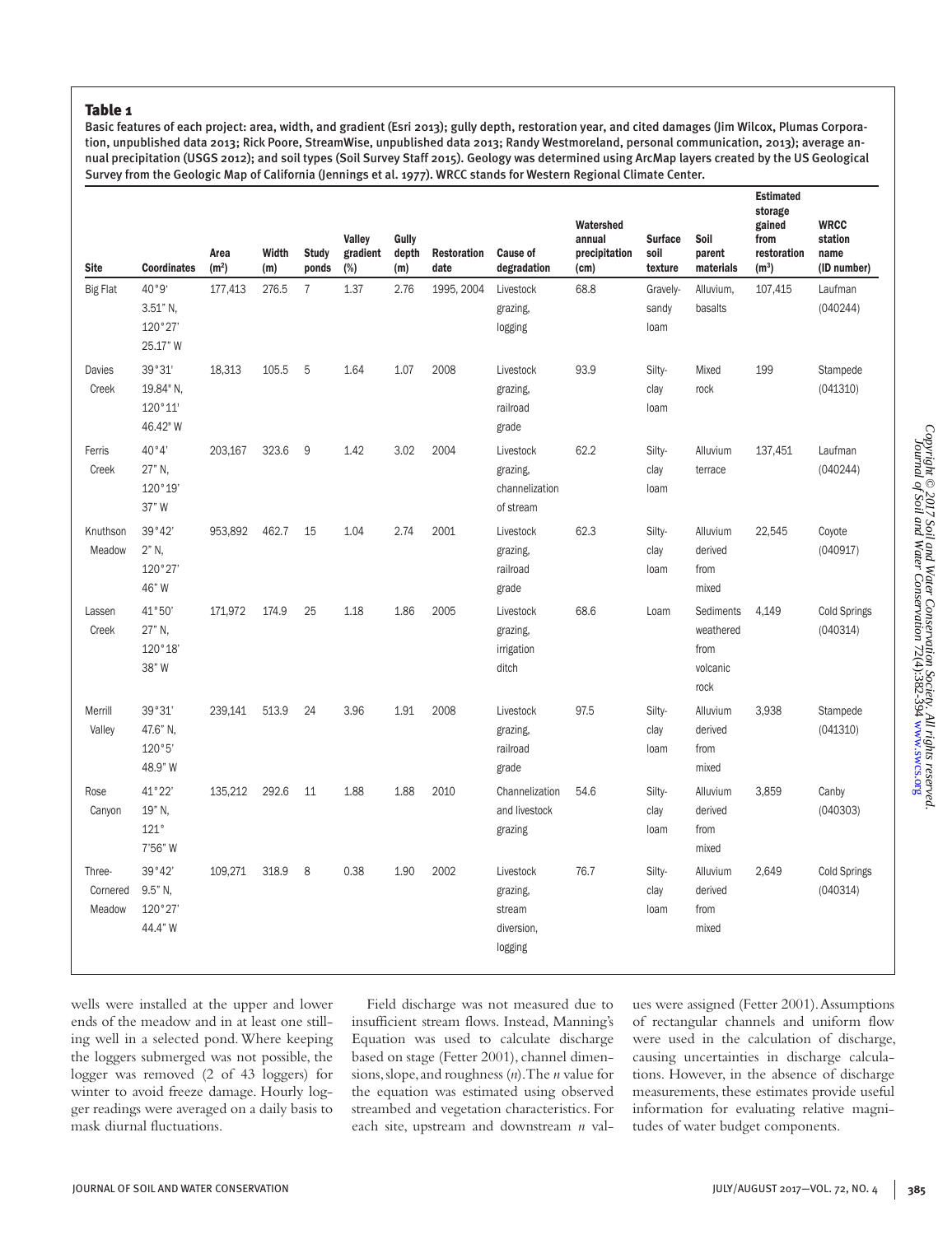Aerial view of Davies Creek with logger locations (Esri 2013). DSGW = downstream groundwater. USGW = upstream groundwater.



Water level was surveyed at each study pond, stream staff, and well location using procedures in Archbald (2008). Valley distance and corresponding pond locations were calculated using a Trimble Nomad handheld computer (Trimble, Inc., Sunnyvale, California)/global positioning system (GPS) and the program SOLO Field (Tripod Data Systems, Corvallis, Oregon). Locations of ponds and other meadow features (wells and stream channel) were recorded using the Universal Transverse Mercator coordinate system (UTMs). The easting and northing coordinates were used as *x* and *y* coordinates for the Pythagorean theorem to calculate distance of features from the downstream benchmark. During elevation surveys, the area of each pond is calculated using a handheld GPS device (TDS 2007). Pond volume declines are calculated from field measurements. The volume of water lost is calculated by comparing pond area and elevation at the beginning and end of the season. The volume of water lost is calculated assuming sloping sides as:

1/3 Change in Area (Primary Visit (1) Area – Final Visit Area)  $\times$  Change in Elevation (Elevation Primary Visit – Elevation Final Visit).

Annual 2011 to 2014 precipitation values from the Parameter elevation Regression on Independent Slopes Model (PRISM) were obtained for four subbasins (Little Truckee River, Last Chance Creek, Lassen Creek, and Carmen Valley). The normal precipitation value was determined based on 30 years of data (1984 through 2014), and also from PRISM. This study began in June of 2012 and was completed in October of 2014. Dry weather after 2011 made it impossible to look at meadows' response to above average water years. Instead this study focuses on meadows' response to a dry period.

To estimate average summer reference ET and pond evaporation, daily meteorological data were obtained for the summer of 2012 from the closest Western Regional Climate Center (WRCC) station to each meadow (table 1; WRCC 2013). The meteorological data were used with daily data from BaroTroll loggers to calculate reference  $ET$  ( $ET<sub>o</sub>$ ). Reference ET was calculated using area of the meadow and the program Ref-ET (Allen 2013) using the Food and Agriculture Organization of the United Nations (FAO) Pennman-preparation for the NDVI analysis; reference ET was also calculated using downscaled North American Land Data Assimilation System (NLDAS) station data (Abatzoglou 2011). To calculate daily pond evaporation  $(E_p)$ ,  $ET_o$  was multiplied by 1.05 (adjustment factor for surface water less than 2 m [6.56 ft] deep) (Allen et al. 1998). Daily pond evaporation was converted to a volume of water  $(m^3)$ .

Using published relationships between vegetation indices and ET, we compared pre- and postproject vegetation and ET with summer (July, August, and September) NDVI from 1985 through 2011. These months were

selected under the assumption that spring runoff would have subsided and meadow vegetation would be primarily utilizing groundwater. Thirty pond and plug restoration projects, restored between 1985 and 2011, were digitized in ArcGIS, including the eight sites from model analysis. Each meadow was outlined and all water was masked out. Average NDVI was calculated for the summer months (July, August, and September) from 1985 through 2011. Spatially averaged Landsat derived NDVI for each meadow was calculated with the Google Earth Cloud Computing and Environmental Monitoring Platform. This uses Landsat Thematic Mapper (TM5) at-surface reflectance (Tasumi et al. 2008), and the NLDAS precipitation data (USGS 2015).

#### Results and Discussion

Rose Canyon was restored most recently of the eight instrumented projects. Flows entering the meadow are flashy and infrequent, compared to downstream discharge with a more constant baseflow ranging from 0.5 to  $1 \text{ m}^3 \text{ s}^{-1}$  (17.67 to 35.31 ft<sup>3</sup> sec<sup>-1</sup>) (figure 3).

Lassen Creek is the most northern and only restoration project with perennial flow. The stream runs alongside the ponds for the length of the meadow. Pond water elevations declined across dates in 2012 (figure 4); pond elevation changes were minimal (less than 0.125 m [0.41 ft]) at 17 of 19 ponds (figure 4). The other two (Pond 14 and Pond 18) declined by 0.425 and 0.65 m (1.39 and 2.13 ft). At Lassen Creek there was less pond elevation fluctuation in 2012 (figure 4) than in 2013, especially in upstream ponds, possibly due to watershed carry over from the wet winter preceding the study (table 2). The lack of pond elevation fluctuations could also be explained by the perennial stream maintaining groundwater elevation near most ponds.

Merrill Valley has the largest number of ponds and plugs. In the middle section of Merrill Valley there is no stream channel. At the upper and lower end of the meadow there is a stream channel, and generally discharge is greater downstream than upstream, an attribute of the valve model (groundwater discharges to the stream). Greater discharge below the meadow after peak flows would also indicate the sponge model, but at Merrill the downstream discharge increases before upstream discharge. Differences in pond and groundwater elevations (figure 5) indicate upwelling in the lower meadow.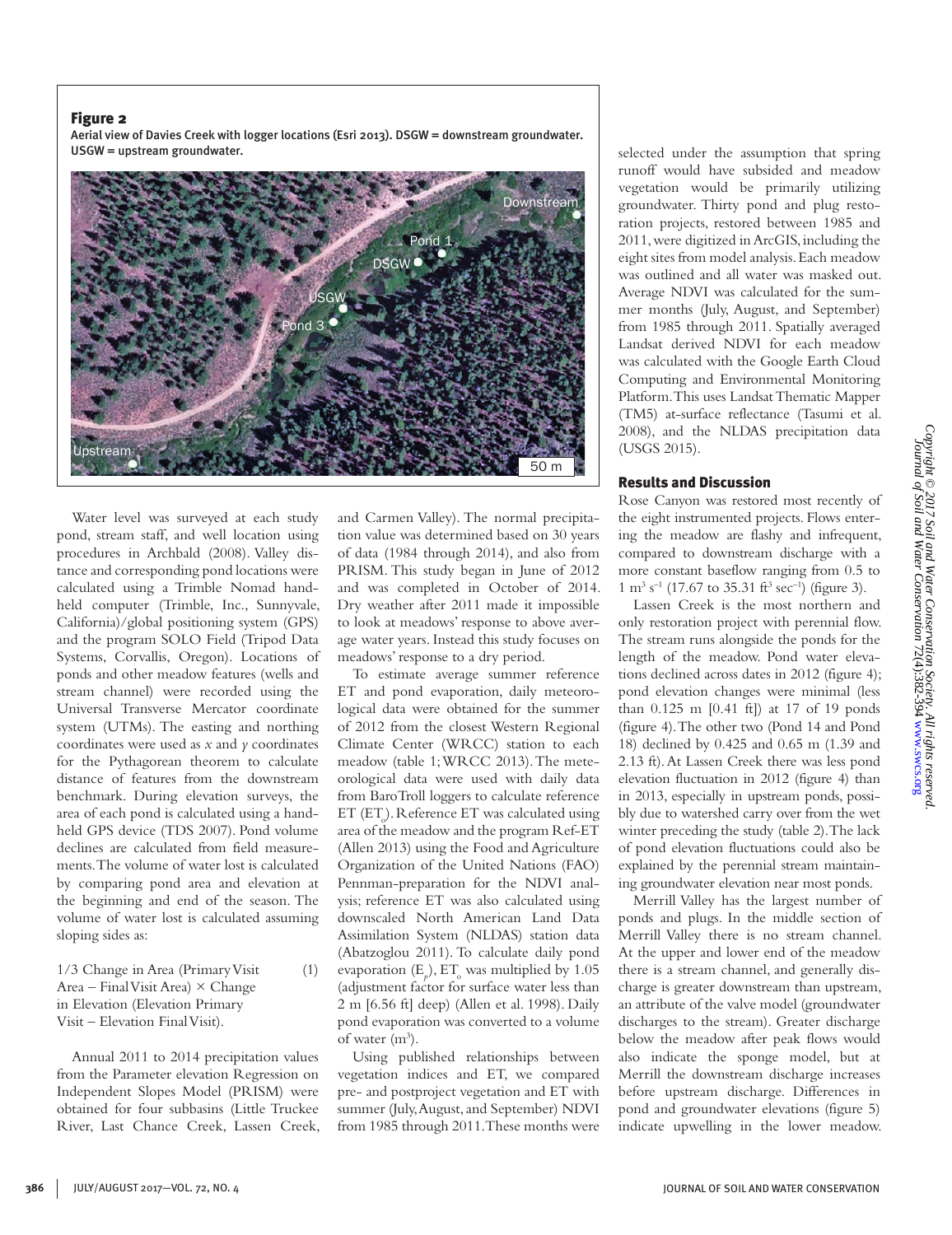The lowest meadow pond and groundwater well experienced less elevation fluctuation, potentially due to groundwater discharge. The uppermost pond lost water to groundwater and in one summer completely dried. In the midreach of the meadow pond, elevations drop below the stream bed elevation, an indication of groundwater recharge. On the upstream and downstream sides of this midmeadow groundwater recharge area there are areas of groundwater discharge, indicated by the ponds that remain above the streambed elevation.

Ferris Creek is an intermittent stream. Increased flow below the meadow (not shown) can be attributed to groundwater discharge. A spring discharges into the lower pond (Jim Wilcox, Plumas Corporation, personal communication, 2015) where there is less fluctuation than in the lower groundwater elevation (figure 6). Other ponds are above the groundwater and slowly lose water to groundwater (figure 6). At several places groundwater wells went dry. In the winter of 2012 through spring of 2013 pond elevations were stable (figure 6) due to meadow saturation. Unfortunately logger malfunction at the lower pond made it infeasible to determine if the meadow was saturated the following winter.

Davies Creek is the smallest meadow by area and number of ponds. Initially, two pond loggers and two groundwater wells were installed (figure 7). However, due to lack of water, the lower pond logger was removed. A possible explanation for the dried pond is a low permeability confining layer below the pond that does not allow groundwater discharge into the pond. The downstream and upstream discharge estimates were similar for the duration of the study. In general, there is more discharge into than out of the meadow. The upper pond elevation remains above the elevation of nearby groundwater, a possible sink away from a pond (figure 7). Comparisons of the downstream and upstream loggers indicate a relationship between stream discharge at the top and bottom of the meadow. The pond elevations in the summer of 2012 (figure 8) declined more at the lower part of the meadow (Ponds 1 through 4), than the upper meadow where there was evidence of a localized source of groundwater discharge into the upper pond (Pond 5) observed in the field and corroborated with minimal elevation changes (figure 8).

Rose Canyon upstream vs. downstream discharge comparison (June 24, 2012, through September 15, 2014). Lack of black or gray line indicates that the stream had no water.



## Figure 4

Lassen Creek pond elevation changes in the summer of 2012. Pond elevation and valley distance are plotted starting from the downstream benchmark, which represents an elevation and a valley distance of zero. The three lines with symbols represent a different site visit, with a symbol for each survey date. The streambed generally runs alongside ponds and not through the ponds.

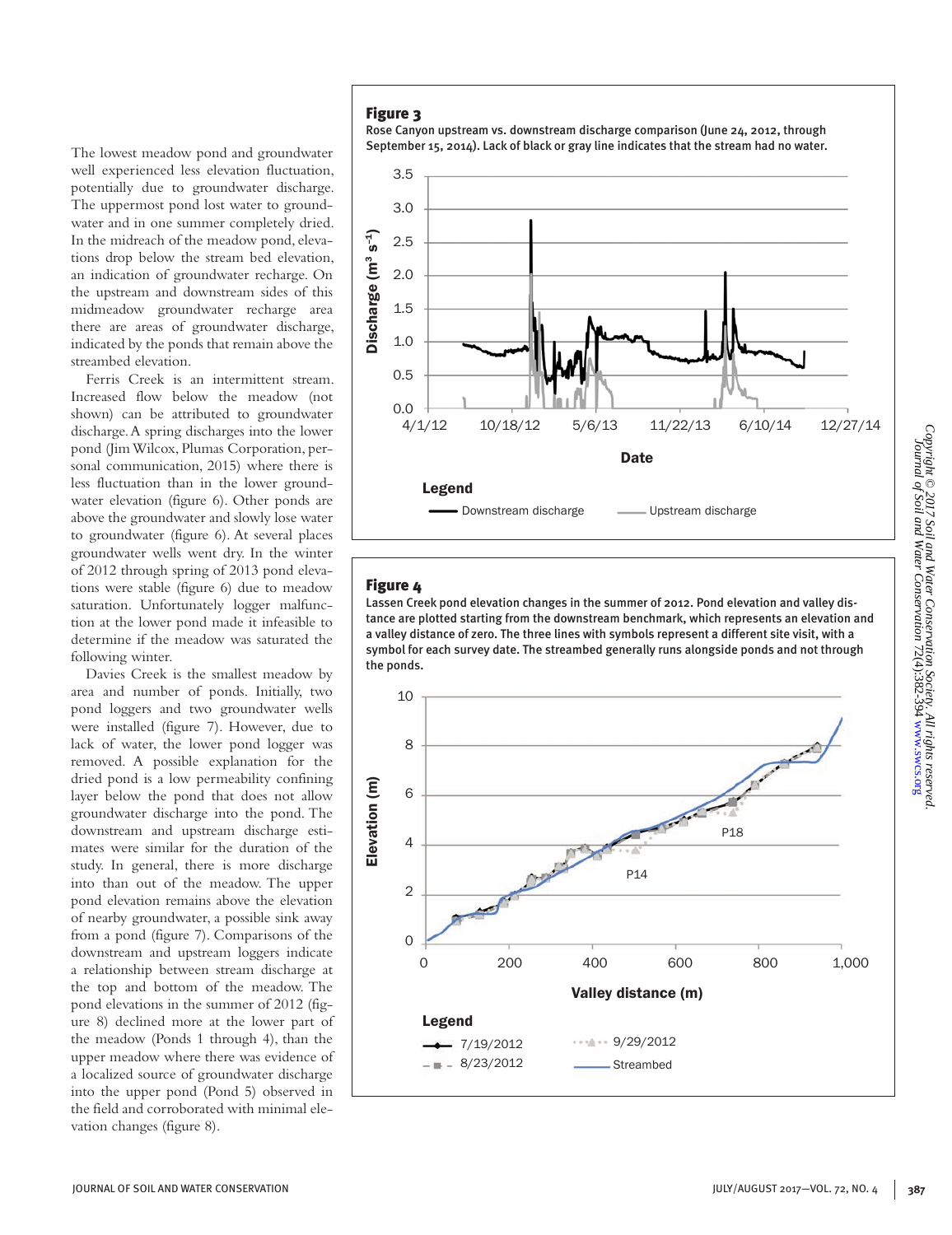## Table 2

Precipitation percentage of normal for four subbasins in northern California. Normal precipitation was calculated based on 30 years of precipitation data for the watershed area. Then precipitation for each water year of study was divided by the 30-year normal (PRISM Climate Group 2015).

|                       | Precipitation percentage of normal (%) |      |      |      |  |  |
|-----------------------|----------------------------------------|------|------|------|--|--|
| <b>Watershed area</b> | 2011                                   | 2012 | 2013 | 2014 |  |  |
| Little Truckee        | 150                                    | 64   | 80   | 65   |  |  |
| Last Chance Creek     | 97                                     | 40   | 93   | 69   |  |  |
| Lassen Creek          | 122                                    | 73   | 97   | 86   |  |  |
| Carmen Valley         | 152                                    | 69   | 87   | 58   |  |  |

## Table 3

The estimated direct evaporation from ponds, the estimated reference evapotranspiration (ET), and the area of each meadow.

| <b>Site</b>              | Estimated pond $E_p(m^3)$<br>(June to October of 2012) | Estimated reference $ET(m^3)$<br>(June to October of 2012) | <b>Meadow</b><br>area $(m2)$ |
|--------------------------|--------------------------------------------------------|------------------------------------------------------------|------------------------------|
| <b>Big Flat</b>          | 2.271                                                  | 51.067                                                     | 177,413                      |
| Davies Creek             | 109                                                    | 5,919                                                      | 18.313                       |
| Ferris Creek             | 1.354                                                  | 56.217                                                     | 203.167                      |
| Knuthson Meadow          | 5.364                                                  | 246.195                                                    | 953.892                      |
| Lassen Creek             | 4.149                                                  | 65.612                                                     | 171.972                      |
| Merrill Valley           | 714                                                    | 62.490                                                     | 239.141                      |
| Rose Canyon              | 1.654                                                  | 56.286                                                     | 135,212                      |
| Three-Cornered<br>Meadow | 2.792                                                  | 45.860                                                     | 109,271                      |

## Figure 5

Merrill Valley pond elevations in the summer of 2013. Pond elevation and valley distance are plotted starting from the downstream benchmark, which represents an elevation and a valley distance of zero. The three lines with symbols represent a different site visit, with a symbol for each survey date. The streambed generally runs alongside and not through the ponds.



Big Flat Meadow was one of the first meadows restored using the pond and plug technique. There was a large fluctuation in pond elevations (compared with other meadows). Several of the ponds drain or dry up late in the summer, evidence of the drain model. In the summer, ponds are perched above the water table and drain to groundwater. Big Flat Meadow also had a variable decline in pond elevations late in the monitoring season of 2013 (figure 9). The first visit of 2013 occurred in May and the meadow was saturated with water. By August some pond elevations had declined more than 2 m (6.56 ft), the upstream ponds had dried up, Pond 3 water was lower than in downstream Pond 4, and there was no flow in the majority of the stream channel.

The ponds at Three-Cornered Meadow had consistent elevation decline in the summer of 2013 (figure 10). The decline in ponds was greater than the estimated decline due to ET (table 3) and can possibly be attributed to the drain model. At the lower end of the meadow the ponds drop below the stream bed elevation, which may cause the stream to drain to the ponds.

Knuthson Meadow is downstream of Three-Cornered Meadow and the restoration design did not include a stream channel. The four most upstream ponds, as well as the five most downstream ponds, had minimal decline in the 2012 monitoring season (figure 11). The five ponds in the middle reach of the meadow had a greater decline over the 2012 monitoring season (figure 11).

*Conceptual Model Classification.* Using the hydrological evidence discussed in Results and Discussion, each meadow was classified into at least one conceptual model type (table 4).

*Sponge Model.* In the sponge model, storage of flood flows slows the transport of water and sustains pond elevations lower in the meadows and possibly sustains downstream flows into dry months (Tague et al. 2005; Hill 2011). Slowed transport of water through the meadow allows alluvial groundwater recharge. In the sponge model, springtime flows entering the meadow are temporarily stored and later released as lagged peak flows and base flow during the summer, as in Rose Canyon (figure 3; table 5).

Traits of the sponge model were present in four of the eight meadows (Big Flat, Davies Creek, Rose Canyon, and Lassen Creek) (table 4), were most significant in the spring,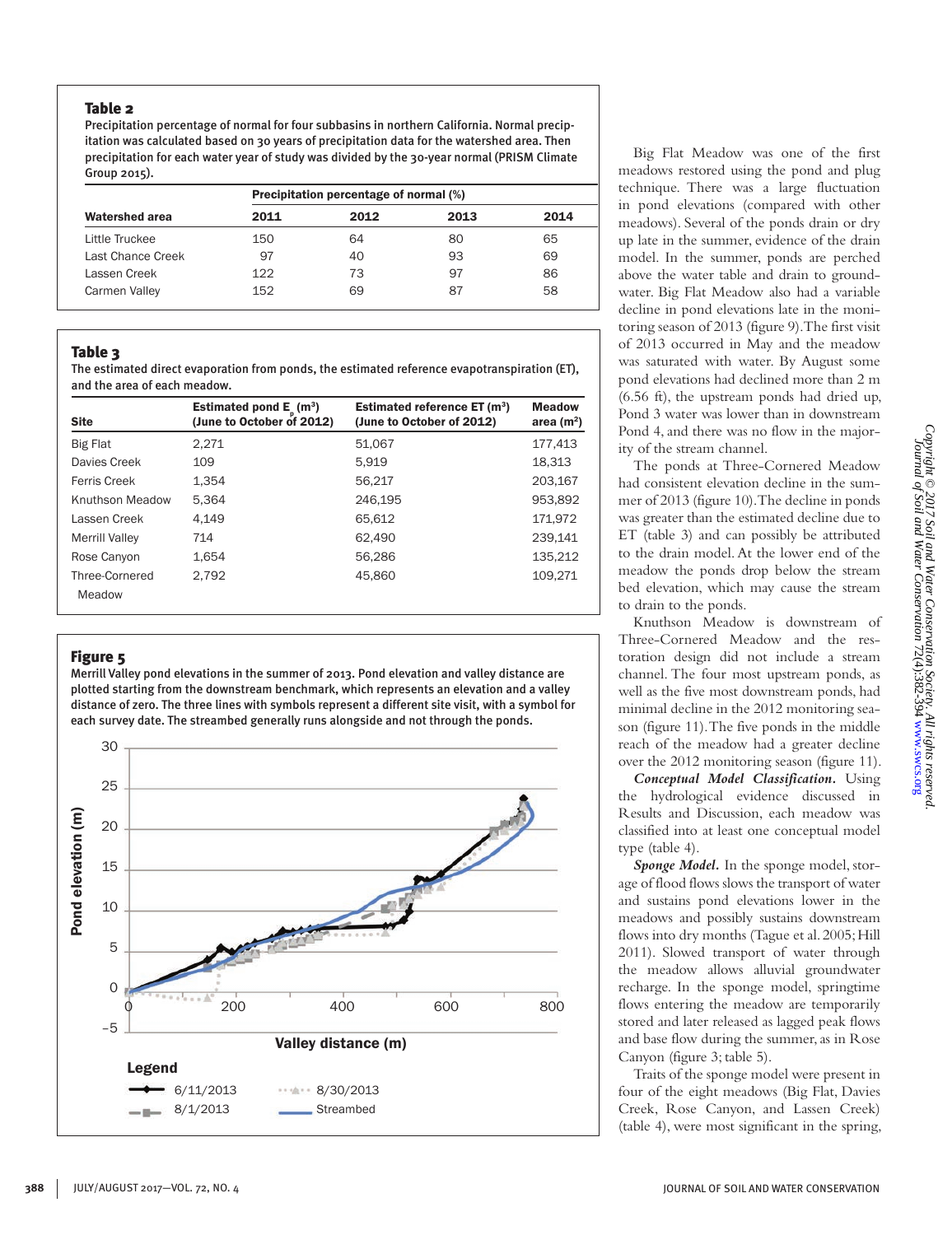## Table 4

Rationale for linking conceptual models to meadows where appropriate. If a site does not fit into a particular conceptual model type then the area is left blank. ET is evapotranspiration.

| <b>Site</b>              | Sponge conceptual model                                                                 | Valve conceptual model                                                                                                                                                                           | <b>Drain conceptual model</b>                                                                                                      |
|--------------------------|-----------------------------------------------------------------------------------------|--------------------------------------------------------------------------------------------------------------------------------------------------------------------------------------------------|------------------------------------------------------------------------------------------------------------------------------------|
| Rose Canyon              | Discharge more variable upstream<br>than downstream; prolonged<br>downstream discharge. | Downstream discharge greater than<br>upstream discharge; gaining meadow<br>reach.                                                                                                                |                                                                                                                                    |
| Lassen Creek             | Sustained pond elevations; dampened<br>discharge peaks.                                 | Lack of large pond level fluctuations.                                                                                                                                                           | Downstream discharge less than<br>upstream discharge and greater<br>seasonal fluctuation at two ponds.                             |
| <b>Merrill Valley</b>    |                                                                                         | Downstream discharge increases before<br>upstream discharge, possibly due to<br>groundwater discharge in the meadow.<br>Elsewhere, there are no ponds that are<br>above the streambed elevation. | In the midreach of the meadow,<br>pond elevations drop below the<br>streambed elevation, an<br>indication of groundwater recharge. |
| <b>Ferris Creek</b>      |                                                                                         | Downstream discharge greater than<br>upstream discharge; certain ponds<br>more steady than wells in water<br>elevation.                                                                          |                                                                                                                                    |
| Davies Creek             | Upstream ponds start high and decline,<br>more so than at bottom end.                   | Minimal pond decline (one pond).                                                                                                                                                                 | Downstream discharge less than<br>upstream discharge; large pond<br>declines (more so than solely<br>from ET).                     |
| <b>Big Flat</b>          | Upstream ponds start high and decline,<br>more so than at bottom end.                   |                                                                                                                                                                                                  | Large pond decline (more so than<br>solely from ET).                                                                               |
| Three-Cornered<br>Meadow |                                                                                         |                                                                                                                                                                                                  | Large pond decline (more so than<br>would be expected based on ET<br>estimates).                                                   |
| Knuthson Meadow          |                                                                                         | Minimal pond decline.                                                                                                                                                                            |                                                                                                                                    |

and may appear as mostly subsurface storage due to current dry weather. Since bank full discharge and subsequent meadow saturation did not appear to occur during this study, water stored (via the sponge model) waned before the mid to late summer. Following wet winters (such as the winter of 2011) there may be more evidence of the sponge model through meadow outflow, which occurred at Rose Canyon (figure 3). In average and above average precipitation years there may be a longer period when evidence of the sponge model would persist, along with more groundwater discharge to the meadow when the water table is higher.

*Valve Model.* Groundwater discharging to the meadow in a localized area was evident in Merrill Valley, Knuthson Meadow, Davies Creek, and Ferris Creek. This localized upwelling can cause greater discharge below the meadow; examples of this occured at Merrill Valley, Ferris Creek, and Rose Canyon (figure 3).

The valve model suggests an explanation for diminished baseflow after restoration. Before incision, there may not have been baseflow below some valve meadows except in wet years. If ET water consumption in an

unincised pristine meadow consumed the amount of incoming groundwater during summer and fall, water may not have escaped during these seasons. In an unrestored meadow with incision, water could flow quickly through the meadow without substantial ET loss. This could be the source of base flow experienced by downstream users in recent decades. Restoration that retains the water long enough to make it available to ET would reverse this process, consuming water. An example of a spring area in an incision converted to a pond is inferred from Ferris Creek (figure 6), Davies Creek (figure 7), and Knuthson Meadow (figure 11). A similar phenomenon could occur with an incision that captures water from general upwelling, such as occurred at Merrill Valley, that would allow water to discharge from the meadow as surface or baseflow, even if it previously went to ET. The same amount of water would be entering the meadow via groundwater recharge (springs, etc.); however, in an incised meadow, more water could leave through surface flow as opposed to ET. Restoration may enable the sponge model and extend flows from stored water for a time, but baseflow discharge would depend on total

watershed discharge, sponge storage flux with lag effects, and meadow ET. In the meadows studied that exhibited traits of the valve model, groundwater storage gained through restoration varied (table 1).

The lack of pond water volume loss during the summer dry season in most ponds and especially lower ponds (table 5) indicates the sponge model. A lack in pond decline can also be attributed to groundwater inflow into the ponds (valve); Lassen Creek (figure 4) is an example of limited pond elevation fluctuation due to groundwater upwelling.

*Drain Model.* Ponds that act as drains may remain at a low level below the height of the plugs and during this drought have not been saturated by the meadow. In ponds 2, 3, and 4 at Davies Creek, water elevation drops below the stream bed and may recharge the groundwater. While some variation may be accounted for through ET, there is indication that percolation losses are also occurring, contributing to pond declines. Pond declines at Davies Creek (figure 8) suggest that there was water discharging to an aquifer, as explained by the drain conceptual model.

A large seasonal decline in pond elevations, more so than could be explained through ET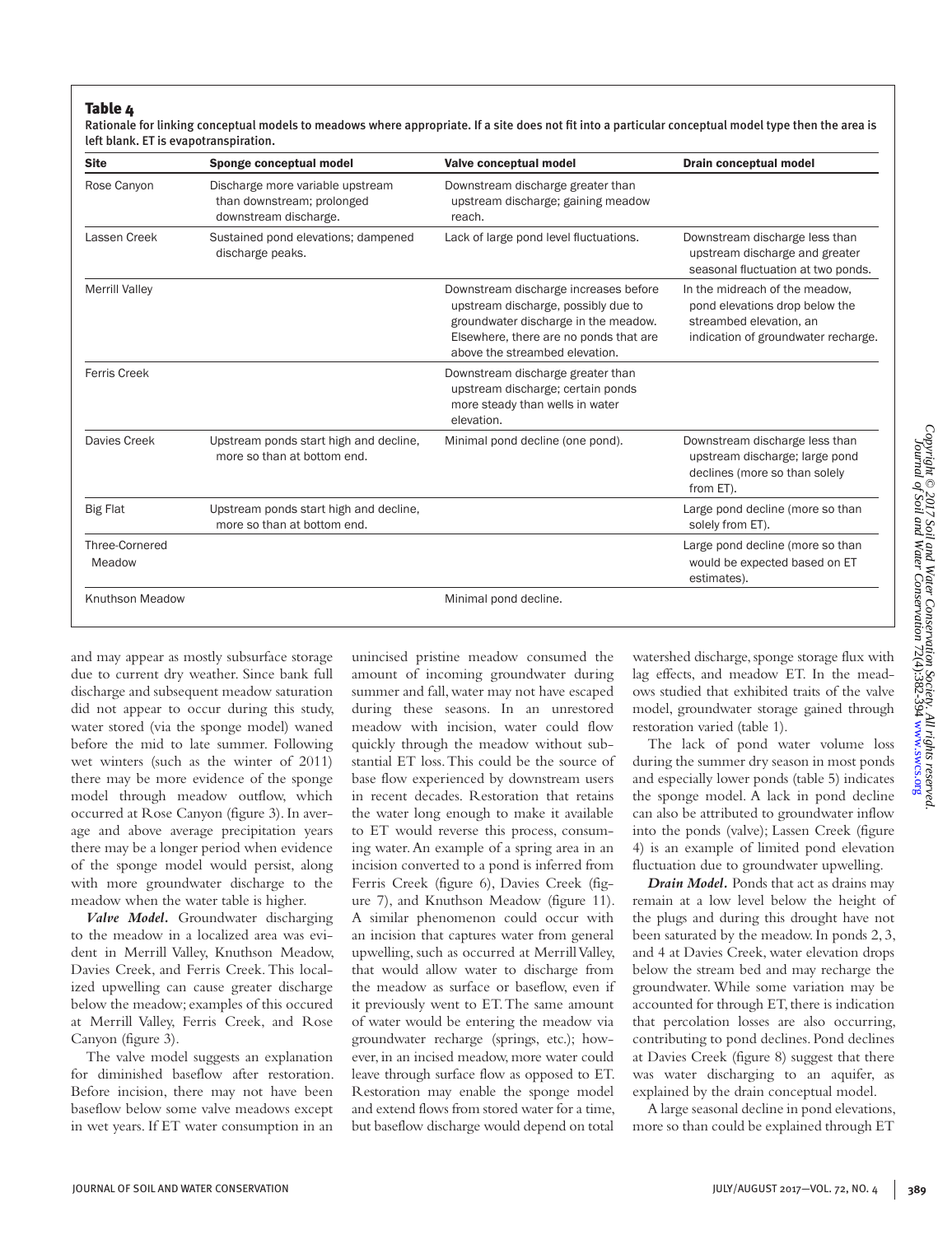Ferris Creek groundwater and pond comparison. A dry pond or well is indicated by a gap in the data series. There are no data for the upper or lower pond after November 22, 2013, due to logger malfunction. Lower groundwater is found at the downstream end of the meadow and upper groundwater is found at the upstream end of the meadow. The lower pond is found at the downstream end of the meadow and the upper pond is found at the upstream end of the meadow. For the groundwater and pond elevations, all loggers were normalized for elevation in relation to the downstream benchmark.



## Figure 7

Davies Creek groundwater and pond comparison. Lower groundwater is found at the downstream end of the meadow and upper groundwater is found at the upstream end of the meadow. The lower pond logger was removed in the fall of 2012 and was not replaced due to low water levels. The lower pond is found at the downstream end of the meadow and the upper pond is found at the upstream end of the meadow. For the groundwater and pond elevations, all loggers were normalized for elevation in relation to the downstream benchmark.



alone (which occurred at Big Flat and Three-Cornered Meadow), may indicate ponds lose water to infiltration/percolation—the drain model. Big Flat pond elevations and groundwater elevations were linked, showing a net loss of water from all ponds due to infiltration losses (figure 9). Following restoration there was a substantial increase in available groundwater storage in Big Flat and Three-Cornered Meadow (figure 10), and these ponds may drain to shallow groundwater.

The Three-Cornered Meadow project may drain (figure 10) to the Knuthson Meadow project; the two projects are separated by a grade control structure and 500 m (546.81 yd) of stream channel. The Knuthson Meadow pond elevations do not decline nearly as much as at Three-Cornered Meadow (table 5) and could be recharged partially by the water draining from Three-Cornered Meadow and also from groundwater discharge to the Knuthson Meadow (figure 11; valve model).

*Normalized Difference Vegetation Index and Evapotranspiration.* Based on spatially averaged before and after NDVI values, NDVI values increased in all but one of 30 sites following restoration (figure 12). A paired *t*-test indicated a significant pre-post restoration NDVI increase of 0.076 (*p* < 0.001). The increase in NDVI at the eight sites studied in the conceptual model evaluation ranged from 0.06 to 0.15.

Estimated pond evaporation (Ep) is compared with estimated meadow ET (table 3). Meadow area is included in table 3 to give perspective of the size of the meadow. Percentage pond volume decline comparison for the summer of 2012 and 2013 (table 5) uses the area and elevation of each pond from the beginning and end of summer field visits. This study was conducted after an above-average precipitation year (2011) and during three below average precipitation years (2012 to 2014). The annual values of precipitation for water years 2011 through 2014 are compared to a 30-year average (table 2). Data on individual projects are presented in order as they appear in the Results and Discussion section, addressing the three conceptual models.

Satellite derived NDVI values provide an ET substitute because of the established relationship between ET and NDVI (Seevers and Ottmann 1994; Szilagyi et al. 1998; Szilagyi and Parlange 1999; Szilagyi 2002). Although NDVI is influenced by season, weather, plant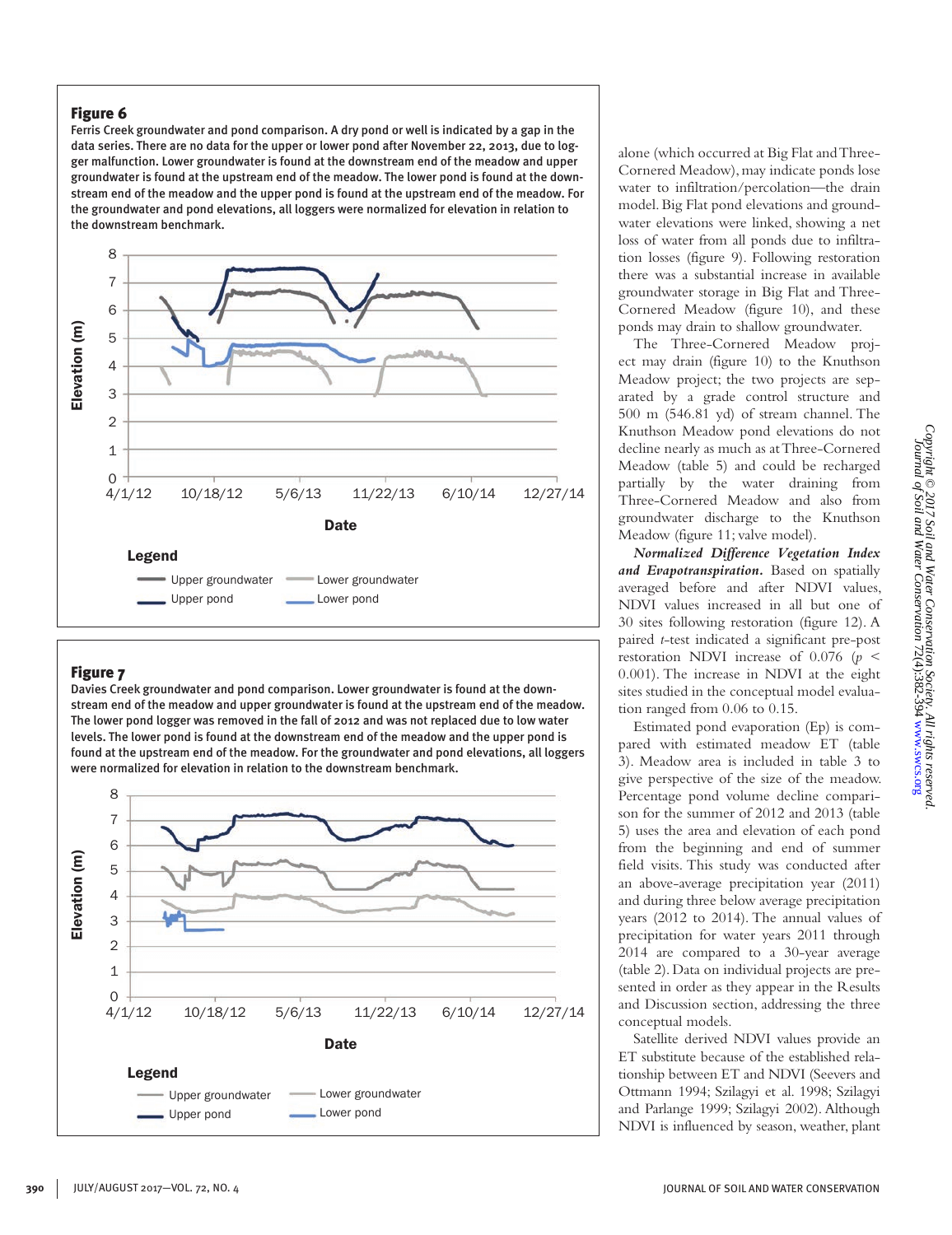community composition, topography, soils, etc., NDVI values show a statistically significant increase following restoration (figure 12). It is likely that ET increased with NDVI after restoration (Loheide and Gorelick 2005; Hammersmark et al. 2008). There was no clear connection between the amount of NDVI increase and the conceptual model type. This may be because many meadows exhibited mixed model response (table 4) or insufficient replication. The increase in NDVI following restoration indicates vegetation as a component of meadow water consumption.

#### Summary and Conclusions

This study expanded the current knowledge of restored meadow hydrology. Site selection enabled the use of study methods that require separation between ponds and restored streams, while still representing the general nature of the pond and plug projects as a population. Each site provided evidence of at least one of the three conceptual hydrologic models (sponge, valve, or drain) present somewhere in the project, and the majority of the sites had multiple models acting at different temporal and spatial scales.

This study was conducted entirely during a drought, especially in winter snowfall that drives surface water flow, and these results may not reflect nondrought conditions. However, with changing climates and precipitation patterns, these drought conditions may become more prevalent (Tague et al. 2005; Hammersmark et al. 2008; Lowry et al. 2010).

Localized order one soil classification and finer resolution geologic maps could be used to look for a link between model and soil type or underlying near surface parent material, faults, and springs. Springs occurring outside of the immediate project area could also be helpful for further investigation of the relationship between geology and meadow conceptual models.

In each meadow, climatic and locational factors influence meadow response to restoration. As expected, this led to variability in storage estimates, stream and groundwater hydrology, soil characteristics, and vegetation composition. The current rehydrated streams may vary in their state of resilience to the reestablished flow forces they will encounter; this geomorphic stability factor is the subject of a different study. Among sites there were variations in vegetation; despite these variations, NDVI generally increased following restoration. This NDVI indicated a recruit-

### Figure 8

Davies Creek pond elevation changes in the summer of 2012. Pond elevation and valley distance are plotted starting from the downstream benchmark, which represents an elevation and a valley distance of zero. The three lines with symbols represent a different site visit, with a symbol for each survey date. The streambed generally runs alongside and not through the ponds. The darker triangle indicates a visit when the pond was dry.



#### Figure 9

Big Flat Meadow pond elevation declines in the summer of 2013. The three lines with symbols represent a different site visit, with a symbol for each survey date. The large square indicates a visit (and elevation) where a pond was dry. The streambed generally runs alongside ponds and not through the ponds.

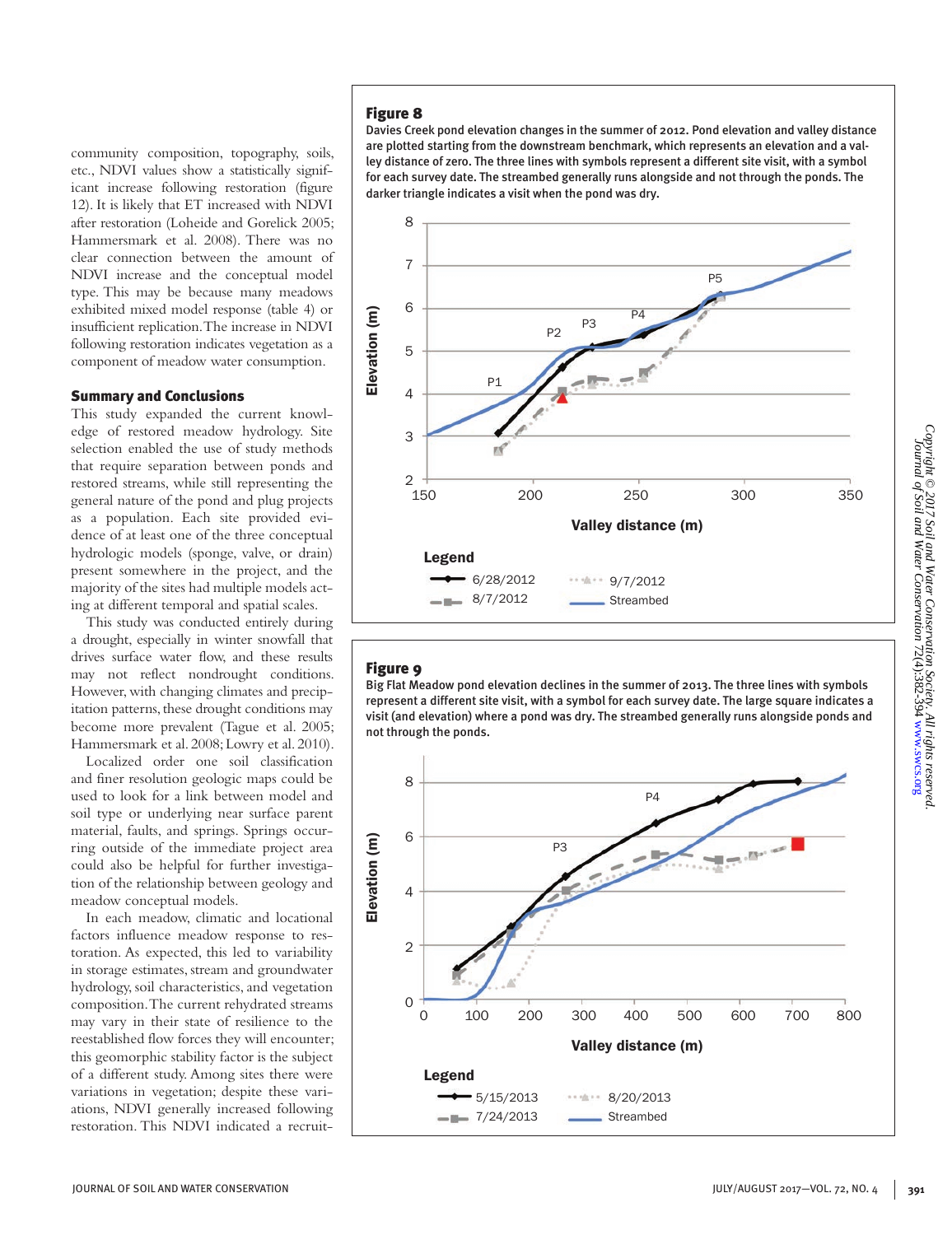Three-Cornered Meadow pond declines for the summer of 2013. The three lines with symbols represent a different site visit, with a symbol for each survey date. The streambed generally runs alongside and not through the ponds.



#### Table 5

Pond decline for 2012 and 2013 for each of the eight sites.

|                              | Pond volume lost (%) |      |  |
|------------------------------|----------------------|------|--|
| <b>Site</b>                  | 2012                 | 2013 |  |
| <b>Big Flat</b>              | 32.4                 | 49.3 |  |
| Davies Creek                 | 91.1                 | 71.6 |  |
| <b>Ferris Creek</b>          | 77.4                 | 77.3 |  |
| Knuthson Meadow              | 30.8                 | 40.6 |  |
| Lassen Creek                 | 18.3                 | 12.8 |  |
| <b>Merrill Valley</b>        | 38.9                 | 54.4 |  |
| Rose Canyon                  | 47.2                 | 44.9 |  |
| <b>Three-Cornered Meadow</b> | 64.6                 | 64.8 |  |

ment of vegetation at the restoration site, a primary goal of restoration practitioners.

The spatial and temporal variability of the meadows made classifying each meadow into one model type a challenge. Five of eight meadows had traits consistent with multiple models. Conceptual model development did not always provide a clear division between meadow features and model type. Other meadow features (e.g., pond decline) were more indicative of model types expressed in the meadow.

Our use of multiple locations with inherent intersite variability and site-specific conditions provided us the opportunity to generalize our results to a larger set of meadows and projects in the region. The variability of meadows made classification into one conceptual model a challenge. Most meadows exhibited traits of multiple conceptual models on either a spatial or temporal basis.

#### Acknowledgements

Thank you to Justin Huntington (associate research professor of hydrology at the Desert Research Institute, Reno, Nevada) for providing Normalized Difference Vegetation Index (NDVI) data and advice during the project. We owe a great deal of gratitude to Jim Wilcox (executive director and geomorphic restoration specialist with Plumas Corporation in Quincy, California), Gia Martynn (chief administrative officer with Plumas Corporation in Quincy, California), Rick Poore (principal for StreamWise, Mt. Shasta City, California), and Randy Westmoreland (hydrologist for the US Forest Service, Truckee, California) for providing background information on their projects, answering questions, and including us on current work and monitoring efforts. We thank Barry Hill (Parks Natural Resources Program supervisor, Santa Clara, California) for developing the ideas behind this project and for being available to answer questions. Many thanks to the project funders: the California Department of Water Resources, the National Fish and Wildlife Foundation, the Sierra Nevada Conservancy, US Environmental Protection Agency Office of Research and Development, and the University of Nevada, Reno. Also thanks to project landowners and managers (Don Lindsey in Modoc County, California, and Herb Jasper in New Pine Creek, California) for allowing access to their land and sharing their knowledge of the projects.

#### References

- Abatzoglou, J.T. 2011. Development of gridded surface meteorological data for ecological applications and modeling. International Journal of Climatology 33(1):121-131.
- Allen, R.G. 2013. Ref-ET: Reference evapotranspiration calculation (2013) Version 3.1.15 for Windows. http://extension.uidaho.edu/kimberly/2013/04/ ref-et-reference-evapotranspiration-calculator/.
- Allen, R.G., L.C. Pereira, D. Raes, and M. Smith. 1998. Crop evapotranspiration: Guidelines for computing crop water requirements. Food and Agriculture Organization (FAO) Irrigation and Drainage Paper 56. Rome: Food and Agriculture Organization.
- Allen-Diaz, B.H. 1991. Water table and plant species relationships in Sierra Nevada meadows. The American Midland Naturalist 126:30-43.
- Archbald, G. 2008. Using a Topcon Laser Level to Survey Elevation. San Francisco, CA: San Francisco State University.
- Beamer, J.P., J.L. Huntington, C.G. Morton, and G.M. Pohll. 2013. Estimating annual groundwater evapotranspiration from phreatophytes in the Great Basin using landsat and flux tower measurements. Journal of the American Water Resources Association 49:518-533.
- Debinski, D.M., M.E. Jakubauskas, and K. Kindscher. 2000. Montane meadows as indicators of environmental change. Environmental Monitoring and Assessment 64:213-225.
- Dickard, M., M. Gonzales, S. Elmore, D. Leonard, S. Smith, J. Staats, P. Summers, D. Weixelman, and S. Wyman. 2015. Riparian area management: Proper functioning condition assessment for lotic areas. Technical Reference 1737-15. Denver, CO: US Department of the Interior, Bureau of Land Management, National Operations Center.
- Elmore, W., and R.L. Beschta. 1987. Riparian areas: Perceptions in management. Rangelands 9:260-265.
- Esri. 2013. ArcGIS Desktop: Release 10.2. Redlands, CA: Environmental Systems Research Institute.
- Essaid, H.I., and B.R. Hill. 2014. Watershed-scale modeling of streamflow change in incised montane meadows. Water Resources Research 50:2657-2678.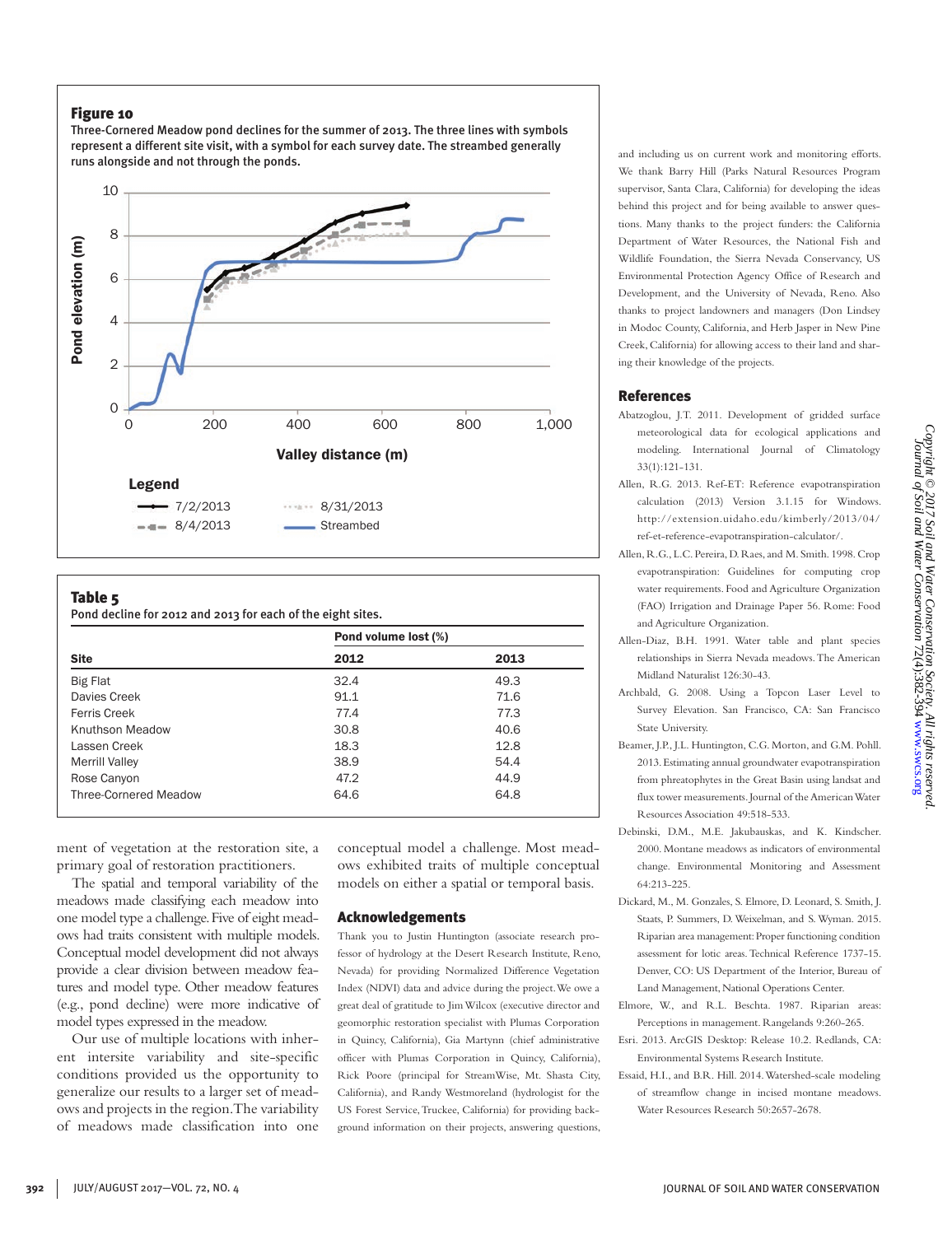Knuthson Meadow pond elevation changes in the summer of 2012. Pond elevation and valley distance are plotted starting from the downstream benchmark, which represents an elevation and a valley distance of zero. Each of the three grayscaled lines represents a different site visit, with a symbol for each survey date.



## Figure 12

Pre- and postrestoration Normalized Difference Vegetation Index (NDVI) averages for 29 meadows restored with the pond and plug method.



- Fetter, C.W. 2001. Applied Hydrogeology, 4th Ed., ed. P. Lynch. Upper Saddle River, NJ: Prentice Hall.
- Hammersmark, C.T., S.Z. Dobrowski, M.C. Rains, and J.F. Mount. 2010. Simulated effects of stream restoration on the distribution of wet meadow vegetation. Restoration Ecology 18:882-893.
- Hammersmark, C.T., M.C. Rains, and J.F. Mount. 2008. Quantifying the hydrological effects of stream restoration in a montane meadow, northern California, USA. River Research and Application 24:735-753.
- Hammersmark, C.T., M.C. Rains, A.C. Wickland, and J.F. Mount. 2009. Vegetation and water-table relationships in a hydrologically restored riparian meadow. Wetlands 29:785-797.
- Heede, R.H. 1979. Deteriorated watersheds can be restored: A case study. Environmental Management 3:271-281.
- Hill, B. 1990. Groundwater discharge to a headwater valley, Northwestern Nevada, U.S.A. Journal of Hydrology 113:265-283.
- Hill, B. 2011. Evaluating effects of meadow restoration on summer stream flows. USDA Forest Service. Presented at Meadow Restoration Informational Meeting, Quincy, California, February 3, 2011.
- Hill, B. 2012. Sierra Nevada meadow hydrology assessment. Department of Water Resources State Water Plan Advisory Committee Meeting, Sacramento, California, December 13, 2012.

*Copyright © 2017 Soil and Water Conservation Society. All rights reserved.* Journal of Soil and Water Conservation 72(4):382-394 [www.swcs.org](http://www.swcs.org)

and Water Conservation Society. All rights reserved<br>Water Conservation 72(4):382-394 www.swcs.org

Copyright © 2017 Soil<br>Journal of Soil and '

Water

- Hill, B.R., and S. Mitchell-Bruker. 2010. Comment on "A framework for Understanding the Hydrology of Impacted Wet Meadows in the Sierra Nevada and Cascade Ranges, California, USA": paper published in Hydrogeology Journal (2009) 17:229-246, by S.P. Loheide II and R.S. Deitchman. Hydrogeology Journal 18:1741-1743.
- Johnson, A.I. 1967. Specific yield: Compilation of specific yields for various materials. Water Supply Paper 1662- D. Washington, DC: US Geological Survey.
- Klein, L.R., S.R. Clayton, J.R. Alldredge, and P. Goodwin. 2007. Long-term monitoring and evaluation of lower Red River meadow restoration project, Idaho, U.S.A. Restoration Ecology 15:223-239.
- Lindquist, D.S., and J. Wilcox. 2000. New concepts for meadow restoration in the Northern Sierra Nevada. Quincy, CA: Feather River Coordinated Resource Management Group.
- Loheide, S.P., and E.G. Booth. 2011. Effects of changing channel morphology on vegetation, groundwater, and soil moisture regimes in groundwater-dependent ecosystems. Geomorphology 126:364-376.
- Loheide, S.P., R.S. Deitchman, D.J. Cooper, E.C. Wolf, C.T. Hammersmark, and J.D. Lundquist. 2009. A framework for understanding the hydroecology of impacted wet meadows in the Sierra Nevada and Cascade Ranges, California, USA. Hydrogeology Journal 17:229-246.
- Loheide, S.P., and S.M. Gorelick. 2005. A local-scale, high-resolution evapotranspiration mapping algorithm (ETMA) with hydroecological applications at